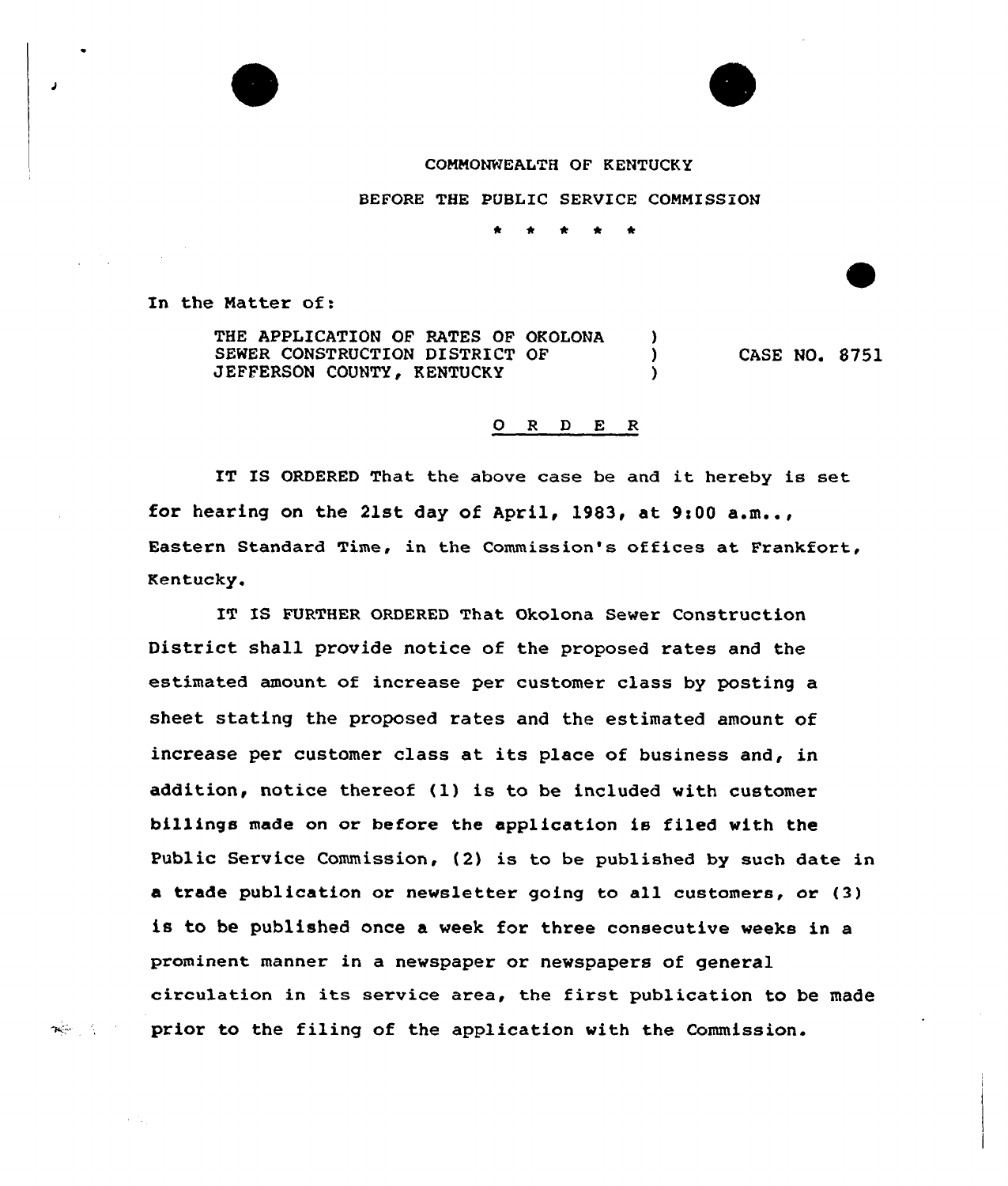IT IS FURTHER ORDERED That the notice or publication shall include a statement to the effect (1} that any corporation, association, body politic or person may, by motion within 30 days after receiving notice of the proposed rate changes, request leave to intervene; (2) that the motion to intervene should be submitted to the Public Service Commission, 730 Schenkel Lane, P.O. Box 615, Frankfort, Kentucky, 40602, and should set forth the grounds for the xequest including the status and interest of the paxty; and (3) that a copy of the application and testimony is available for inspection (name of location or locations} and that copies of the application and testimony may be obtained by each intervenor in this proceeding by contacting the applicant at a name and address to be stated in the notice or publication. Each notice or publication shall also contain the following language:

> The rates contained in this notice are the rates px'oposed by Gkolona Sewer Construction District. However, the Public Service Commission may order rates to be charged that differ from these proposed rates. Such action may result in rates for consumers other than the xates in this notice.

IT IS FURTHER ORDERED That where notice of the hearing pursuant to KRS 424.300 is published by Qkolona Sewer Construction District in <sup>a</sup> newspaper, it shall be published in <sup>a</sup> newspaper of general circulation in the areas that will be affected one time not less than <sup>7</sup> nor more than 21 days prior to the hearing giving the purpose, time, place and date of hearing.

 $\overline{2}$